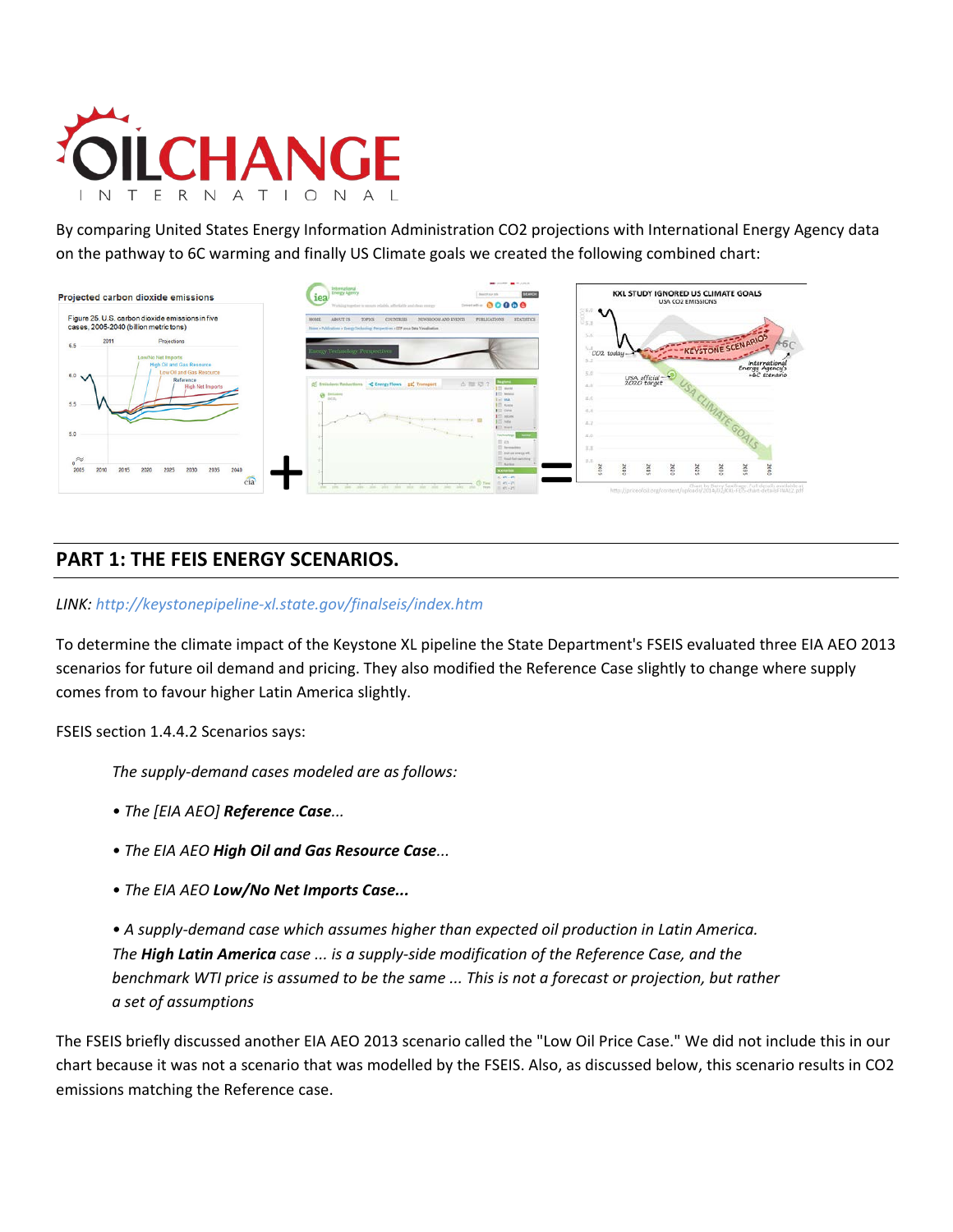# **PART 2: CO2 EMISSIONS FROM FEIS ENERGY SCENARIOS**



#### Projected carbon dioxide emissions

The above chart from the EIA shows the CO2 projections for the three energy scenarios used in the KXL FSEIS ("Reference", "High Oil and Gas Resource" and "Low/No Net Imports".) As you can see, CO2 emissions are higher in 2040 than today in all three scenarios. The chart, the data *(excel link below chart)* and a discussion can be found here: [http://www.eia.gov/forecasts/archive/aeo13/topic\\_emissions\\_all.cfm#carbondioxide\\_emission](http://www.eia.gov/forecasts/archive/aeo13/topic_emissions_all.cfm#carbondioxide_emission)

In addition, the EIA provides a table browser that lets you get the CO2 emissions projections from all of their energy scenarios. This can be found here: <http://www.eia.gov/oiaf/aeo/tablebrowser> . I used this browser to get data for "Low Oil Price Case." The Low Oil Price CO2 emissions are nearly identical to the Reference case emissions.

## **PART 3: IEA CLIMATE SCENARIOS**

### *LINK[: http://www.iea.org/etp/explore/](http://www.iea.org/etp/explore/)*

The IEA's Energy Technology Perspectives 2012 is their "flagship publication on energy technologies." They evaluate three energy and climate emissions scenarios.

- **Their 6°C Scenario (6DS) "is largely an extension of current trends."**
- Their 4°C Scenario (4DS) is "an ambitious scenario that requires significant changes in policy and technologies. Moreover, capping the temperature increase at 4°C requires significant additional cuts in emissions in the period after 2050."
- **Their 2°C Scenario (2DS)** "describes an energy system consistent with an emissions trajectory that recent climate science research indicates would give an 80% chance of limiting average global temperature increase to 2°C. It sets the target of **cutting energy-related CO2 emissions by more than half in 2050** and ensuring that they continue to fall thereafter.

The IEA provides a [data visualization tool](http://www.iea.org/etp/explore/) anyone can use to see the CO2 pathways they calculate will lead to the different levels of warming. For our chart we used the "Emissions Reductions" tab and selected the USA region. Below is a screen shot of this chart: